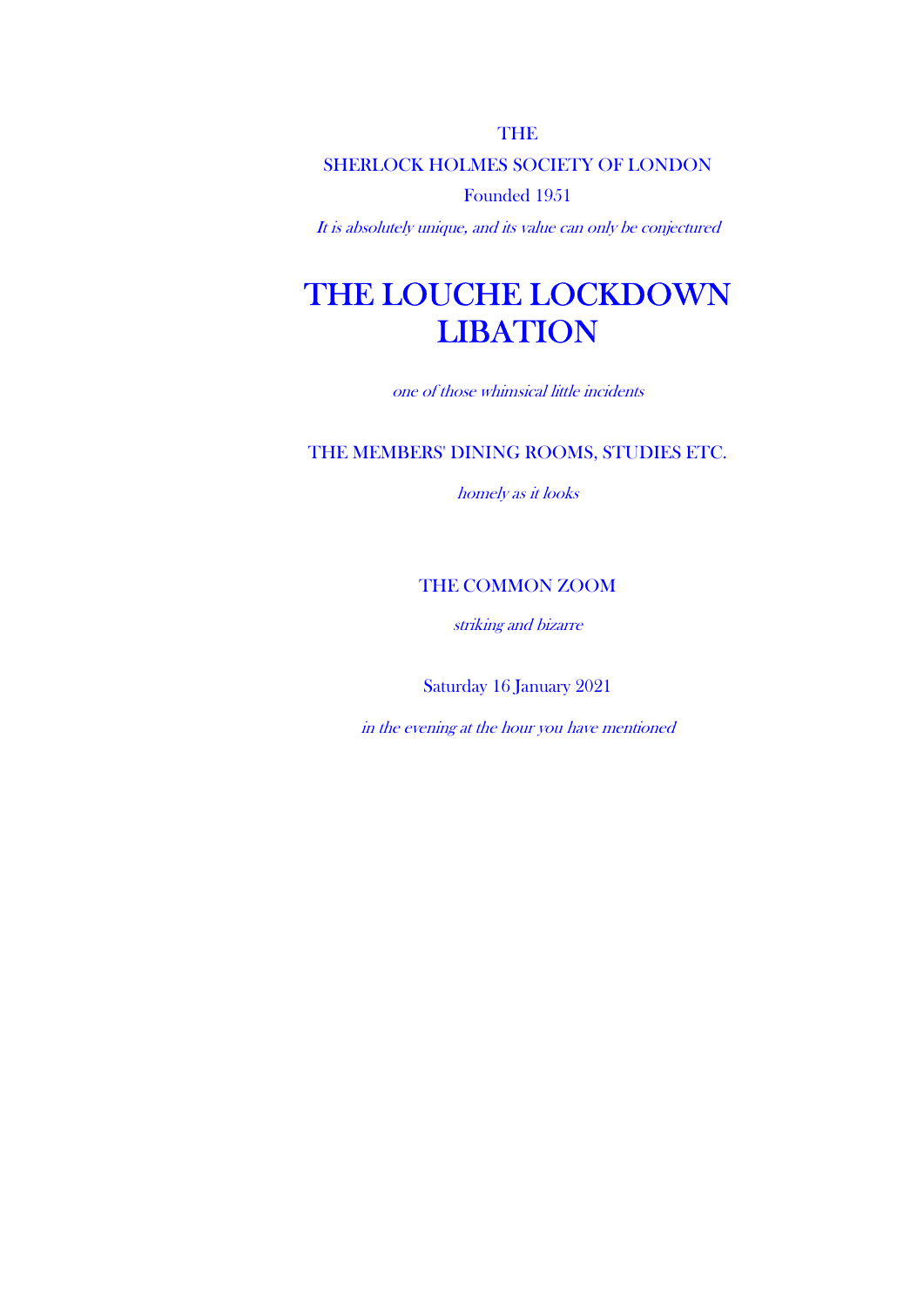## THE LOUCHE LOCKDOWN LIBATION

## ORDER OF PROCEDINGS

some small jollification

### \* \* \* \* \* \*

THE QUEEN without unnecessary delay Mr Jonathan McCafferty choosing his words with care \* \* \*

THE IMMORTAL MEMORY Mr Sherlock Holmes even the smallest problems are of

interest

The Chairman

every vestige of colour had been driven from his face \* \* \*

Mr Leslie S Klinger a man of learning and letters

> \* \* \* DR WATSON

a very honest fellow

Mr Peter Horrocks That the man was highly intellectual is of course obvious

The facts are these

### THE BLUE CARBUNCLE

 It is a cold night … Outside, the stars were shining coldly in a cloudless sky

Mr Sherlock Holmes Dr. John H. Watson Commissionaire Peterson **Breckenridge** James Ryder Catherine Cusack

Mr Jonathan LeBillon Mr Dominic Brewer Mr Alex Phelps Mr Robert Mammana Mr Rob Myles Ms Sarah Peachey

Directed by Adapted by **Musical** Direction/Original Music by Produced

by Johnson Mr Robert Mammana Ms Bonnie **MacBird** Mr Ryan Mr Ryan Johnson, Mr Robert Mammana, Ms

Bonnie MacBird

Special thanks to Robert Myles, Sarah **Peachey** and Alan Kay

In the Chair: Mr David Jones

who had shown signs of intense emotion during the proceedings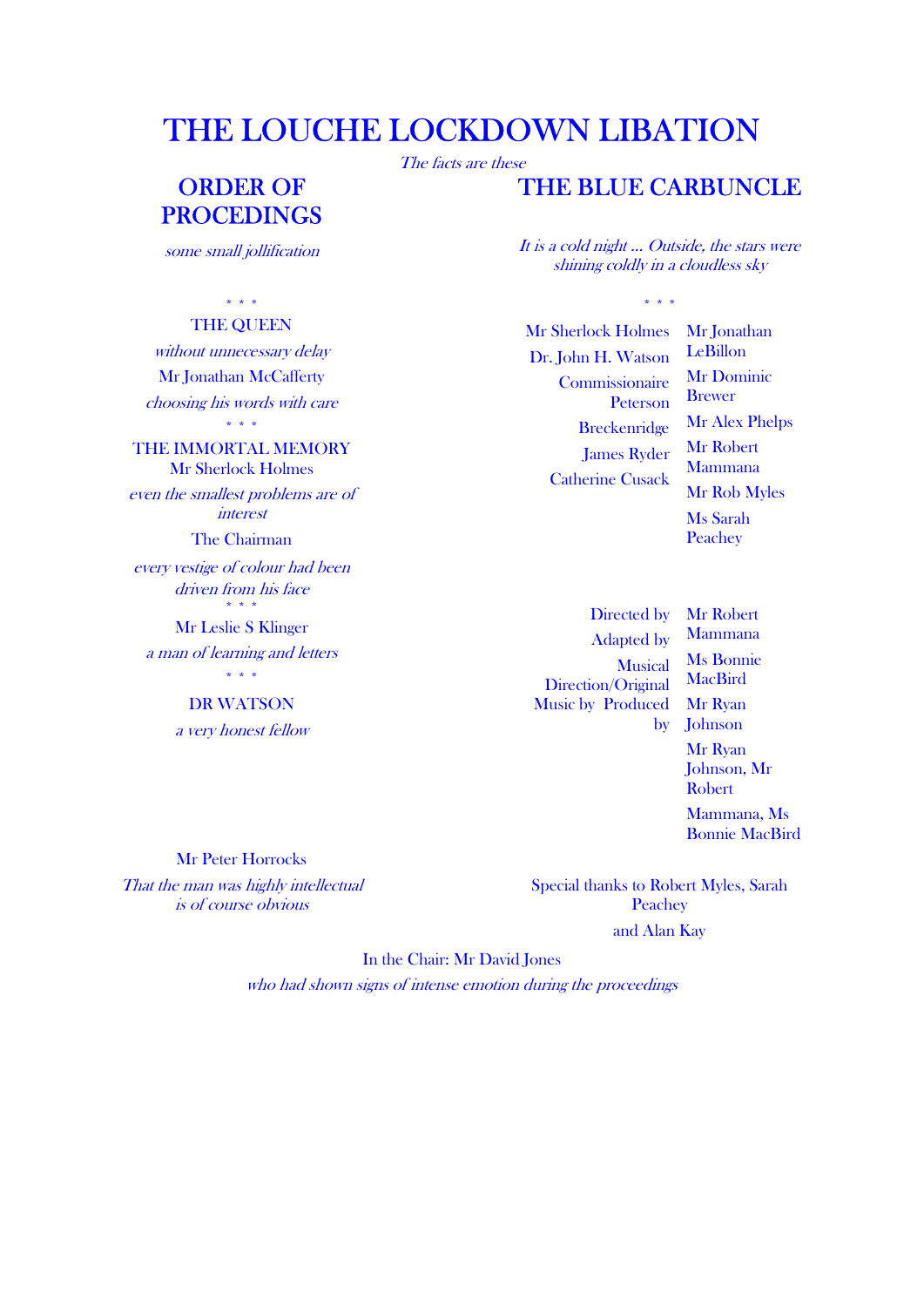#### THE SHERLOCK HOLMES SOCIETY OF LONDON

Well, that is clear enough, certainly

1953 The Blue Carbuncle Dinner 1954 The Charing Cross Dinner 1955 The Gas-fitters' Ball Mr Arthur Wontner 1956 The Bruce-Partington Night Mr T. S. Blakeney 1957 Beeton's Christmas Annual, 1957 Miss C. A. Lejeune 1958 The "Gloria Scott" Celebration Mr Carleton Hobbs 1959 The Baskerville Banquet Mr Hesketh Pearson 1960 The Orange Pip Feast Mr Ivor Brown 1961 The Garrideb Gathering Sir Richard Jackson 1962 The Priory School Reunion Dame Agatha Christie 1963 The Empty House Party Mr Roger Lancelyn Green 1964 The Bohemian Festival The Marquis of Donegall 1965 The Naval Treat Mr Guy Warrack 1966 The Speckled Band Commemoration Sir Charles Norton, 1967 The Red-Headed Evening Sir Arthur Young 1968 The Mazarin Stone Setting Mr Alan Dent 1969 The Red Circle Conversazione Mr Henry Longhurst 1970 The Silver Blaze Soiree Professor Keith Simpson 1971 The Copper Beeches Salutation Sir Hugh Greene 1972 The Sign of the Four Course Repast The Rt Hon Michael Stewart, MP 1973 The Musgrave Meeting Dr Maurice Campbell 1974 The Napoleonic Occasion Sir Robert Mark 1975 The Cardboard Box Colloquy Mr Julian Symons 1976 The Second Stain Scenario Sir Hugh Wontner 1977 The Reigate Jubilee Mr Macdonald Hastings 1978 St. Luke's Gaudy Lord RedclifIe-Maud 1979 The Abbey Grange Assembly Sir Desmond Heap 1980 The Pondicherry Nocturne Mr Michael Gilbert 1981 The Noble Bachelor's Fete Miss Madelaine Duke 1982 The Red-Headed Fellowship Mr Benny Green 1983 Horace Harker's Harbinger Mr Philip Howard 1984 The Trumpington Triumph Miss P. D.James 1985 The Scotland Yard Testimonial Sir Kenneth Newman 1986 The Shoscombe Schottische Mr Jeremy Potter 1987 The Centenary Dinner The Rt Hon Merlyn Rees, MP